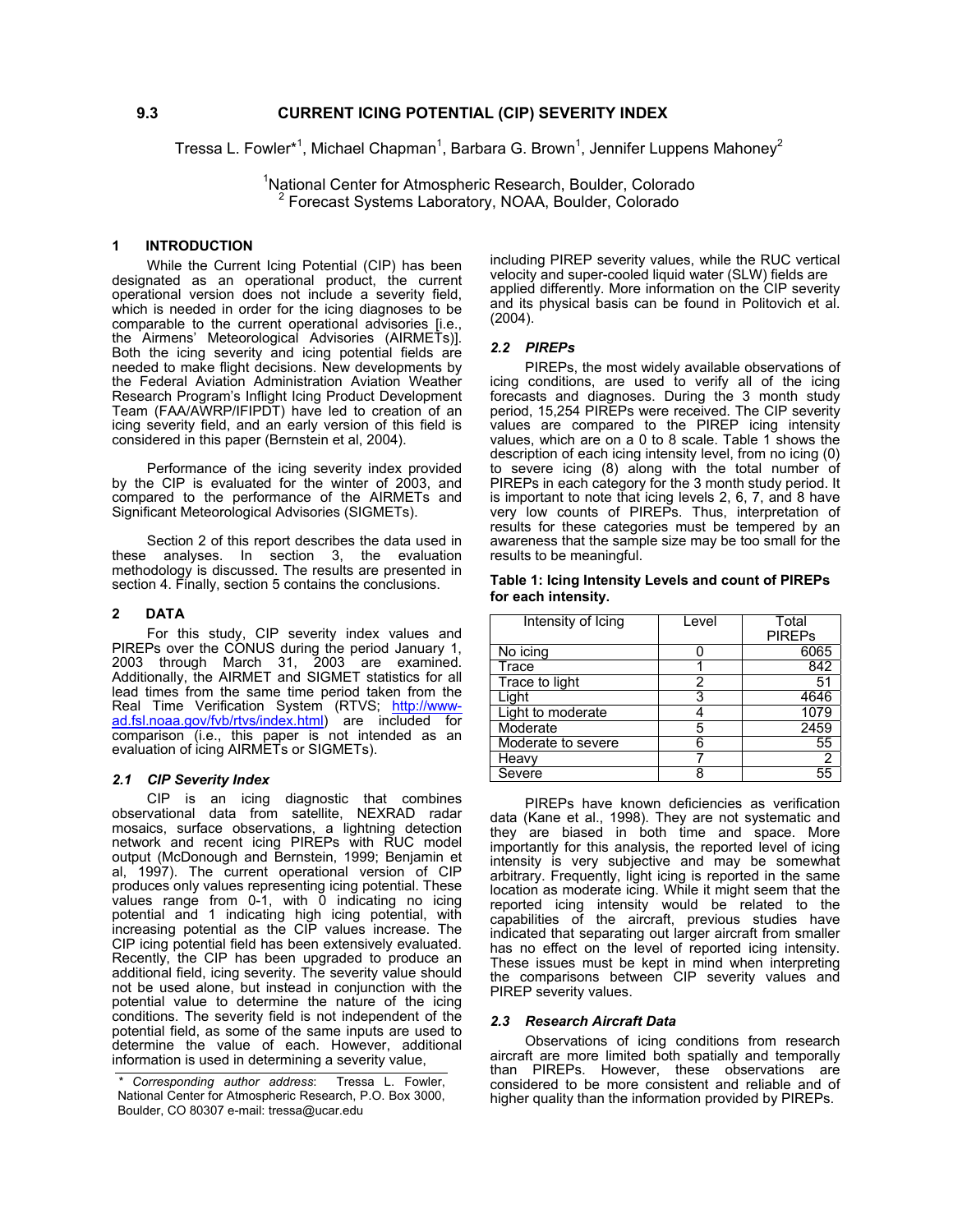For this analysis, liquid water content (LWC) observations (in grams/ $m<sup>3</sup>$ ) from the King probe on the NASA-Glenn research center's modified DeHavilland DHC-6 Twin Otter are compared to the CIP severity index (Bernstein et al., 1999; Miller et al. 1998). Eight Twin Otter flights from the winter 2003/2004 are matched to the CIP values valid within 1 hour of the flight measurements. Because each flight took multiple measurements, a total of 66 cases are available for analysis.

### *2.4 AIRMETs and SIGMETs*

AIRMETs and SIGMETs are the operational forecasts if icing severity. AIRMETs forecast moderate or greater icing while SIGMETs forecast severe icing. These forecasts are produced by AWC forecasters every four or six hours, respectively, and may be valid until the next forecast is issued (NWS 1991). They may be amended as needed between the standard issue times. The forecasts are in a textual form that can be decoded into latitude and longitude vertices, with tops and bottoms of the icing regions defined in terms of altitude. Unfortunately, some other more descriptive elements of the AIRMETs and SIGMETs cannot be decoded and thus are not considered in verification analyses.

### **3 METHODS**

After an initial step of mapping the CIP severity values to flight levels (i.e., every 1,000 ft) the PIREPs and research aircraft measurements are matched to the CIP severity values at the closest 12 surrounding grid points: the 4 surrounding grid points at the closest level, and the 4 grid points at the levels above and below that level. The maximum CIP severity value at any of those 12 grid points is calculated.

The research aircraft data are collected every second. For this study, data are conglomerated over an approximately 20 km flight distance (roughly 5 minutes). The location (latitude, longitude, and altitude) is averaged, and the maximum King liquid water content is kept for comparison to the CIP. When the average temperature is above freezing or the altitude changes by more than 1,000 feet over the 20 km, then the research aircraft measurements are excluded from analysis.

The pairs of PIREP intensities and corresponding CIP 12-point maximum severity values are used to compute some standard verification statistics. The CIP severity index and observations are treated here as dichotomous (i.e., Yes/No) values. AIRMETs and SIGMETs essentially are dichotomous (i.e., a location is either inside or outside the defined region). The severity field is converted to a variety of Yes/No forecasts by application of thresholds.

From a standard 2 x 2 contingency table (Table2), the verification statistics are calculated according to the formulas in Table 3. Included are the probability of detection (POD), probability of detection for non-events (PODNo) and the True Skill Statistic (TSS).

| Table 2: Standard 2x2 contingency table. |  |
|------------------------------------------|--|
|------------------------------------------|--|

|            | Observed   |           |  |
|------------|------------|-----------|--|
| Forecast   | <b>YES</b> | <b>NO</b> |  |
| <b>YES</b> | YY         | YN        |  |
| NO         | NY         | <b>NN</b> |  |

**Table 3: Formulas for verification statistics.** 

| <b>Statistic</b> | Formula       |
|------------------|---------------|
| POD              | YY/(YY+NY)    |
| <b>PODNo</b>     | $NN(NN+YN)$   |
| TSS              | POD + PODNo-1 |

In evaluating an algorithm or forecast, it is important to compare the quality of forecasts to the quality of one or more standards of reference. Thus, the quality of the CIP severity index is compared to the quality of the operational forecasts (i.e., AIRMETs and SIGMETs). However, it is important to emphasize that the index values and the AIRMETs are very different types of products, with different objectives. CIP severity index values generally are understood to be valid at a particular time. The AIRMETs and SIGMETs, on the other hand, are valid over longer periods and are designed to capture icing conditions as they move through the area over the period. Due to the differences between these products, it is difficult to clearly compare their performance. However, in order to understand the quality of the CIP severity index, it is necessary for the index values to be compared to the operational standard, especially since both types of information will be available to users. The comparisons are made in such a way as to be as fair as possible to both the operational products and CIP, while still obtaining the information needed. Nevertheless, users of these statistics should keep these assumptions in mind when evaluating the strengths and weaknesses of each type of product.

### **4 RESULTS**

### *4.1 CIP Severity Statistics*

Some verification results for the CIP severity index are presented in Table 2. Corresponding AIRMET statistics for the same time period are also presented for the purposes of comparison. The PODy value for moderate or greater (MOG) PIREPS for the CIP severity index with a threshold of 0.45 is 0.815. The PODn value is 0.784. The corresponding TSS value for the same set of CIP severity values is 0.599. For the same time period, the AIRMETs had a POD (MOG) of 0.685 and a PODNo of 0.554, with a TSS value of 0.239. With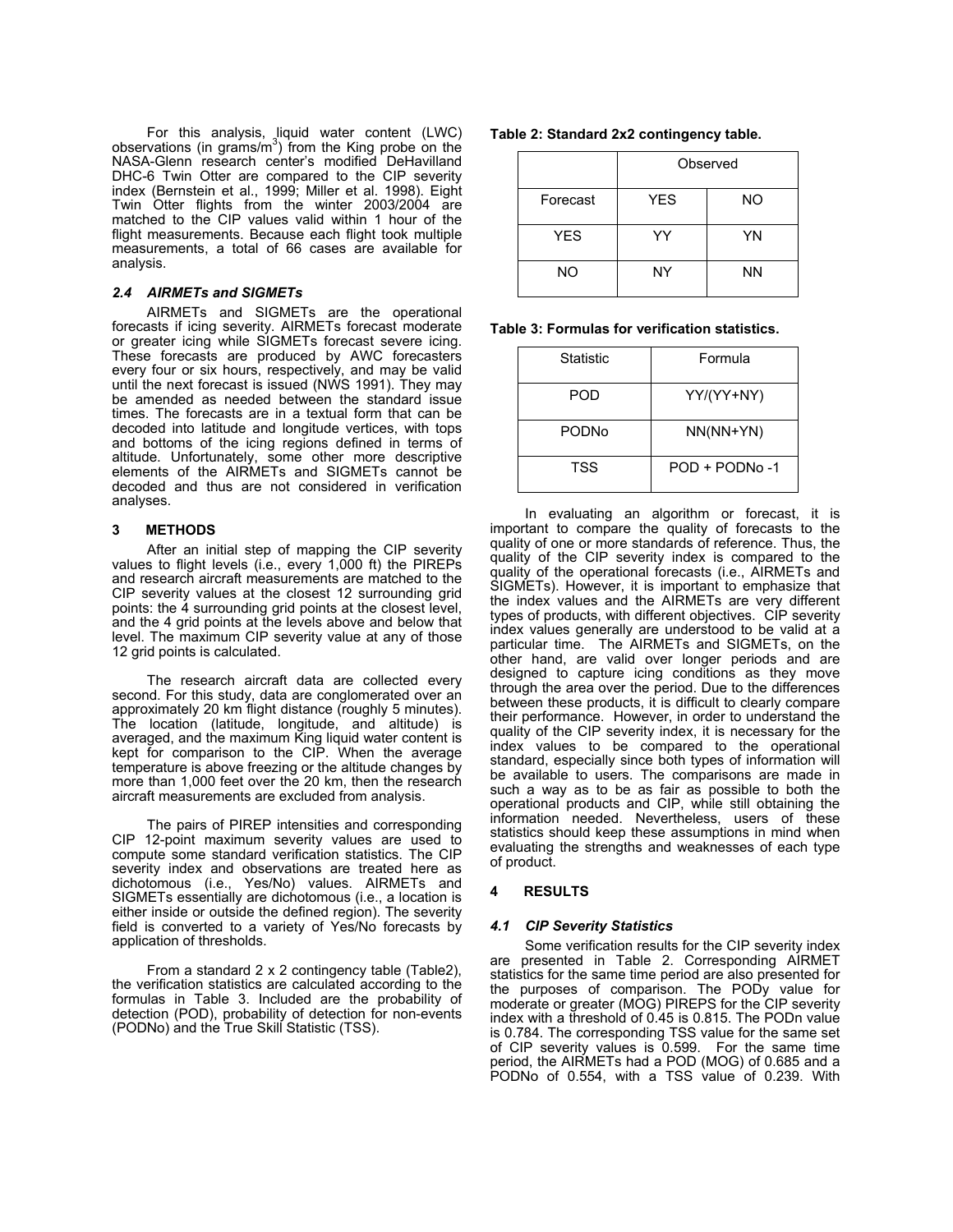respect to each of these three measures, the CIP severity index outperformed the AIRMETs in correctly classifying MOG and no icing PIREPs.

The 0.45 threshold was selected because the CIP severity index was designed to produce continuous values similar to the discrete values of PIREP intensity. Thus, CIP severity values between 0.45 and 0.55 are intended to approximately correspond to a PIREP intensity of 5. However, these thresholds should not be considered absolute, as the index may not be precisely calibrated.

|  |  | Table 4: CIP severity and AIRMET statistics. |  |
|--|--|----------------------------------------------|--|
|  |  |                                              |  |

|             | CIP severity<br>(0.45) | <b>AIRMETS</b> |
|-------------|------------------------|----------------|
| PODy (MOG)  | 0.84                   | 0.685          |
| <b>PODn</b> | 0.784                  | 0.554          |
| TSS         | 0.599                  | 0.239          |

For more severe icing, i.e. PIREP categories of 6, 7 or 8, comparing the CIP severity with a threshold of 0.65 to the SIGMETs makes more sense. Table 3 shows the resulting statistics. The CIP severity has a considerably higher POD (0.26 vs. 0.02) and a slightly lower PODNo (0.91 vs. 0.99). These results likely are affected by the use of PIREPs as verification data. In particular, pilots rarely fly into SIGMETs, and thus few PIREPs are available to report the conditions within a SIGMET area. This is not the case for areas with a high CIP severity, so PIREPs are more likely to be available in these areas.

**Table 5: CIP severity and SIGMET statistics.** 

|             | CIP severity<br>(0.65) | <b>SIGMETs</b> |
|-------------|------------------------|----------------|
| PODy (SEV)  | 0.26                   | 0.02           |
| <b>PODn</b> | 0.91                   | 0.99           |

# *4.2 CIP Severity characteristics*

Figure1 shows box plots<sup>1</sup> of the maximum CIP severity value for the 12 grid points surrounding each PIREP at the nearest vertical level for each category of PIREP intensity. Ideally, the boxes would be small (i.e. show low variability) and progress along the diagonal from low to high as the PIREP intensity increases. For PIREP intensities of 0 and 1, the CIP severity would not be expected to agree well with the PIREP intensity because of the use of the maximum CIP intensity value. However, for PIREPs reporting no icing (category 0), more than half of the corresponding 12 point maximum CIP severity values were 0, and over 75% were less

than 0.4. For PIREP severities of 1 through 5, the typical (median) CIP severity value is between 0.4 and 0.6. For PIREPs with an intensity of 6, the CIP severity value was typically about 0.6. The median CIP severity value increased only slightly from PIREP intensity 3 to PIREP intensity 5. The lack of a distinct increase may be due to the nature of the severity product. It's also possible that reported icing intensities of 3, 4, and 5 all represent similar icing conditions or that pockets of light and moderate icing conditions co-exist in a small area. Further, small sample sizes in categories 2, 6, 7, and 8 may lead to anomalous results.



### **Figure 1: Boxplots showing the distribution of CIP severity values by PIREP icing intensity.**

Figure 2 shows a scatter plot of the **non-zero** maximum CIP potential and severity values in the 12 grid points surrounding each PIREP. Figure 3 shows the same information in a box plot format, where the potential values have been divided into deciles (i.e. the box for 3 represents potential values greater than or equal to 0.3 and less than 0.4). The scatter plot shows the details of the edges of the data, but the center has so many points that it is difficult to decipher. The box plot better displays the bulk of the observations. Only the positive values are included in these figures because when potential is zero then severity must be zero and vice versa. The minimum severity value is always greater than 0.2 when it is positive (i.e. nonzero). When the potential is low, then the severity values are restricted to a smaller range than when the potential is large. This plot indicates that the values of icing severity are "sensible" given the values of icing potential. It is certainly possible to have a high icing potential for either low-severity icing or high severity icing. However, it is not really reasonable to expect a high icing severity value with a low potential.

<span id="page-2-0"></span><sup>1&</sup>lt;br><sup>1</sup> Box plots show the distribution of values. The line at the the box represent the  $75<sup>th</sup>$  and  $25<sup>th</sup>$  percentiles, respectively. center of each box is the median while the top and bottom of The whiskers extend to the maximum and minimum values that are not outliers. Any lines above or below the whiskers are outliers.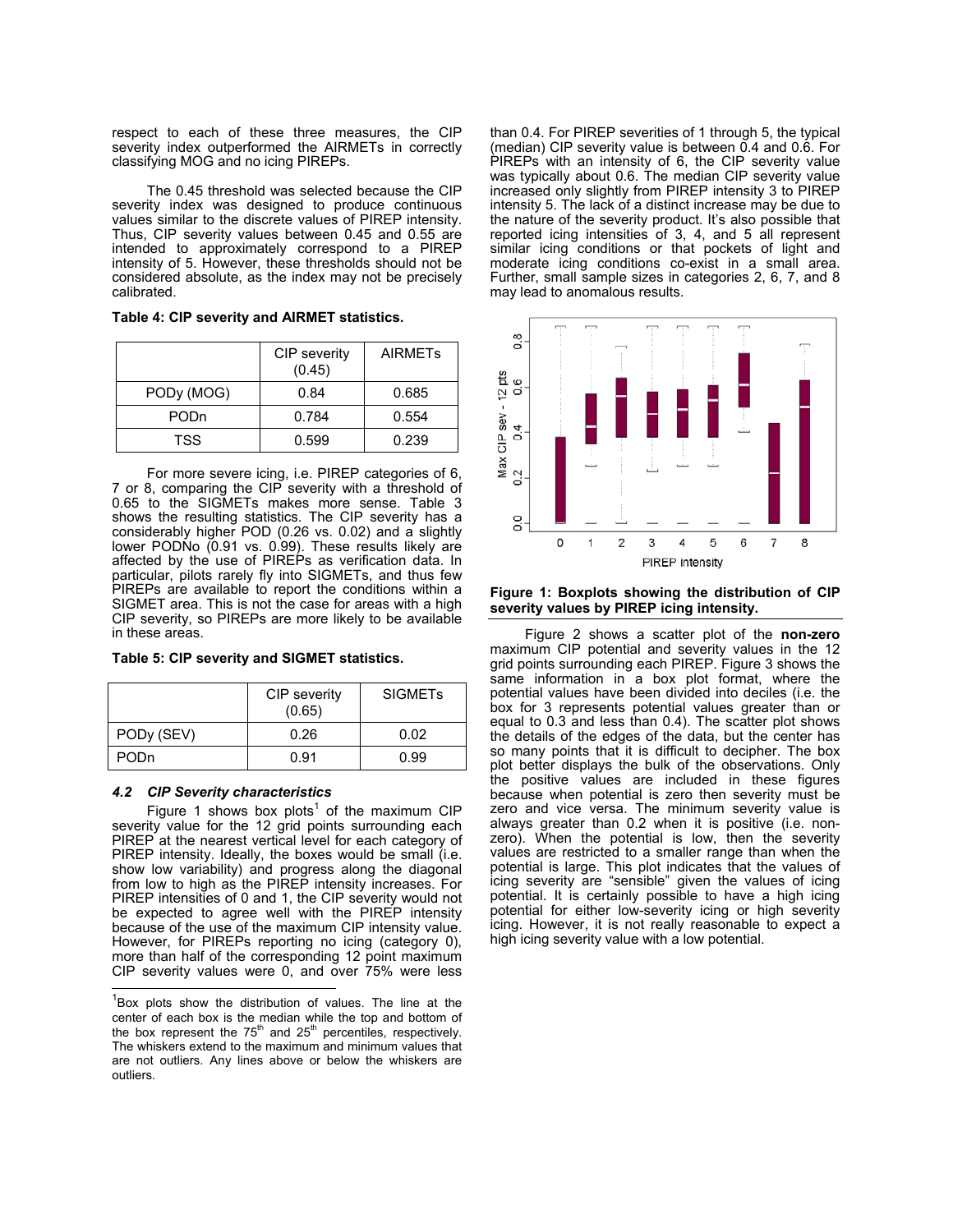

**Figure 2: Scatter plot of non-zero CIP potential values versus CIP severity values.** 



**Figure 3: Box plot of non-zero CIP potential values versus CIP severity values.**

Conditional histograms of the maximum CIP severity values in the 12 points surrounding a PIREP are displayed in Figure 4. The three histograms show the distribution of CIP severity values for PIREPs of no icing, PIREPs of less than moderate icing, and PIREPs of moderate or greater icing, respectively. While the first histogram clearly differs from the others, the remaining two look quite similar. If the distributions of CIP severity values do not differ for different PIREP types, then the CIP will not discriminate well between those PIREP types. Thus, Fig. 4 indicates that CIP can clearly discriminate between icing and no icing PIREPs, but it appears to have less ability to discriminate between LTM and MOG PIREPs.



**Figure 4: Conditional histograms of 12 point maximum CIP severity values for 3 types of icing PIREPs. These histograms are a probability density function in that the area of the bars (width times height) sums to 1.** 

Max CIP sev - 12 pts

The distribution of the CIP severity index looks very similar for PIREPs of MOG icing and LTM icing. However, it is possible that the apparent lack of discrimination ability is due at least in part to characteristics of the PIREPs rather than the severity index. Previous studies have shown that the icing severity reported in PIREPs is less meaningful than one would hope. For example, as shown in Figures 5 and 6, reports of trace, light, moderate, and severe conditions can be received in the same location. In Figure 5, near ORD, a light rime PIREP is shown neighboring two mixed-icing PIREPs, one moderate, the other light. Figure 6 has examples of co-located PIREPs of different severities in 4 locations, near Chicago, Kansas City, Green Bay and Columbus. The CIP severity index has a single value in these locations that may match one of the reported PIREP severities, but then cannot match the others. To determine if the CIP severity index can discriminate between different severities of icing, better observations must be obtained.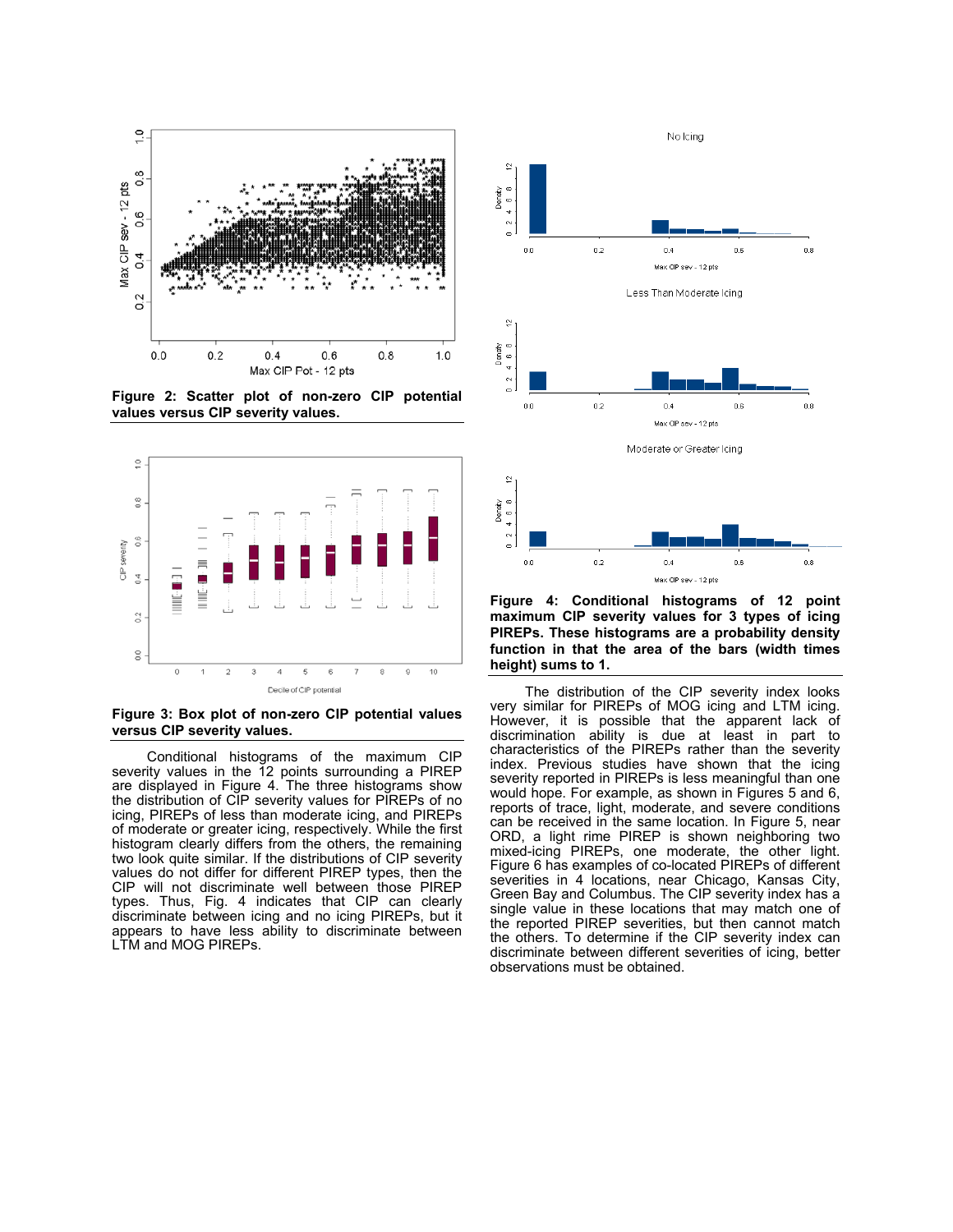PIREPS FOR THE PERIOD 02/23/2004 1200-1459



**Figure 5: Map showing co-located PIREPs with different reported severities from 2/23/2004.** 

PIREPS FOR THE PERIOD 02/24/2004 1300-1559



**Figure 6: Map showing co-located PIREPs with different reported severities from 2/24/2004.** 

#### *4.3 Research aircraft data compared to CIP*

The maximum CIP severity value in the twelve grid point surrounding the 20-km average location of the NASA Glenn Twin Otter are compared to the maximum liquid water content measured by the King probe in Figure 7. Ideally this figure should show a linear relationship between CIP severity and liquid water at temperatures below freezing. The range of severity values produced by CIP is probably too narrow.

Figure 8 shows the same plot as Figure 7, but for the CIP potential rather than severity. The potential field has a wider range of values than the severity. When the research aircraft identifies areas of liquid water below freezing, the CIP severity and potential fields always have a corresponding positive value (i.e. there are no missed events). Some cases have no measured liquid water but positive CIP severity and potential values. These cases would appear to be CIP false alarms. However, here the resolution of the CIP is 1,000 feet in the vertical and 20 km in the horizontal while the resolution of the aircraft measurements is on the order of feet. Thus, if the aircraft flies just above or outside an icing area, the King probe will measure no liquid water but the CIP will indicate that icing conditions exist. Though both the King probe and the CIP are correct, the measurements are not directly comparable because of the differing scales.



**Figure 7: CIP severity versus maximum liquid water content measured by the King probe on the NASA Glenn Twin Otter for below freezing cases.** 



**Figure 8: CIP potential versus maximum liquid water content measured by the King probe on the NASA Glenn Twin Otter for below freezing cases.**